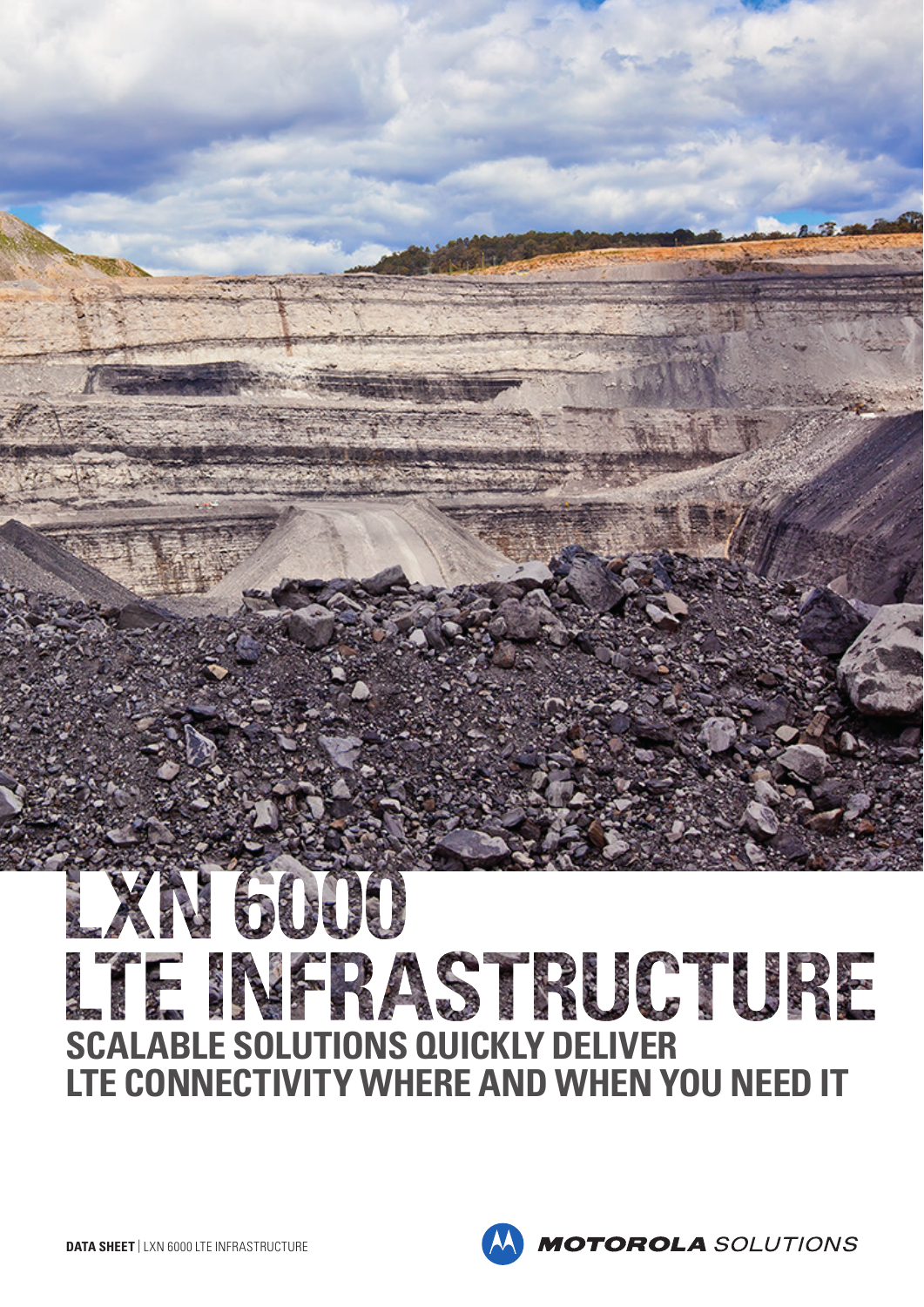Lessons learned from past events are clear – at the very time it's needed most, commercial cellular systems can quickly become overloaded or even completely destroyed, rendering communications and data capabilities useless.

LXN 6000 LTE Infrastructure solutions from Motorola Solutions ensure public safety, government agencies and other critical services always have the coverage and capacity needed for special events, man-made or natural disasters and remote area operations.

You operate in a dynamic, continually changing environment with growing demand for real-time information to improve decision making. To address this reality, you need to have instant control over your LTE broadband network to create coverage and capacity whenever and wherever the mission requires it.

Private LTE Portable Infrastructure from Motorola Solutions delivers a robust mobile broadband communications platform you can trust. By offering a range of options, it enables you to quickly and easily

create ad hoc, standalone networks, augment existing networks and add new levels of system resiliency for business continuity and disaster recovery. Whether it's adding capacity to cover a sporting event, ensuring coverage for emergencies in isolated areas, or quickly replacing downed communications due to a disaster, you'll have the security, priority, control and speed essential to get the job done safer, smarter and faster.

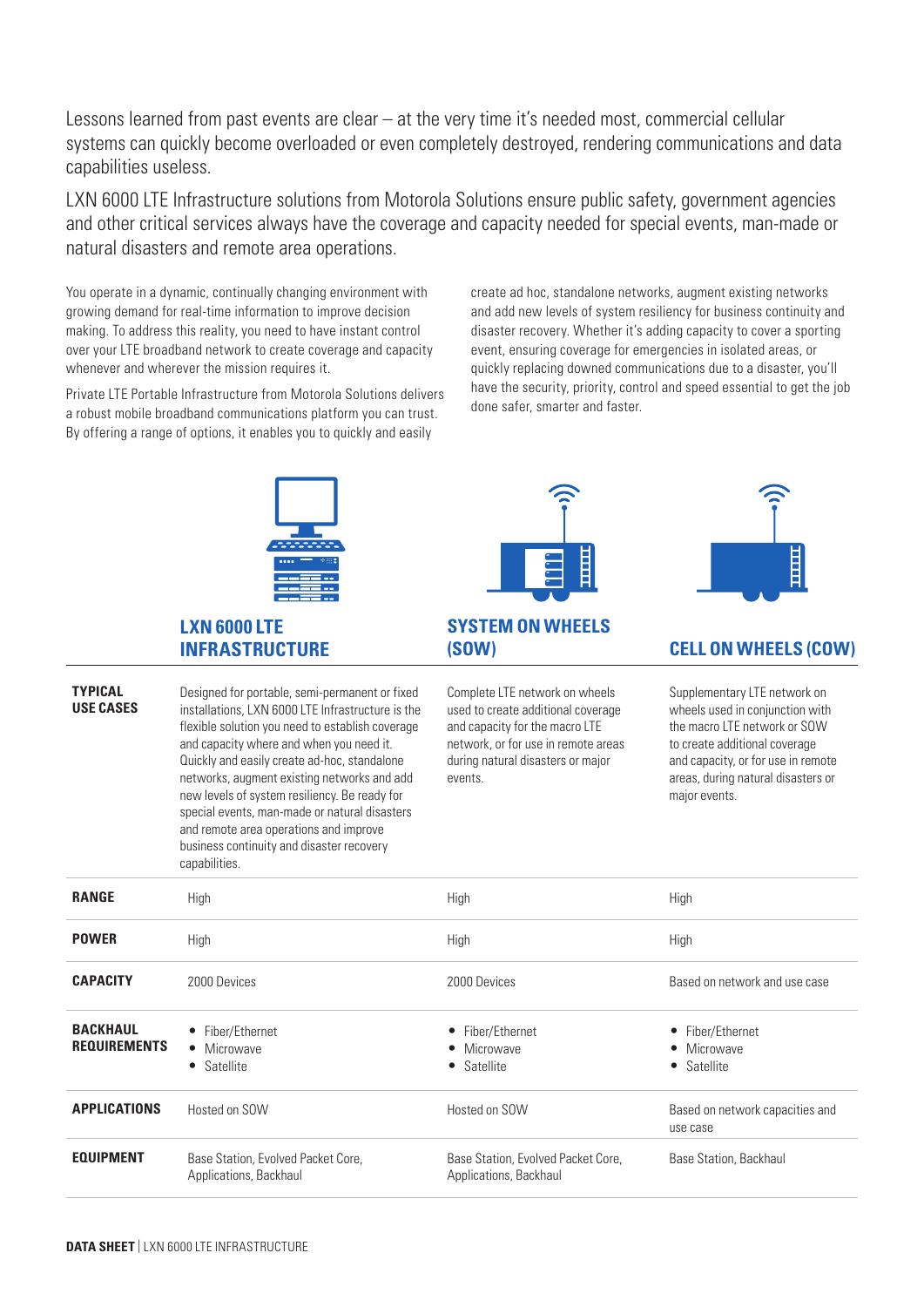# **KEY HIGHLIGHTS**

**Supports Mission Critical Operations:** Provide access to fast mobile broadband connectivity with real-time access to voice, video, data and chat.

**Fast Deployment:** Set up and go live quickly and easily.

**Standards-Based Technology:** Ensure interoperability with equipment from multiple vendors.

**Scalability and Expandability:** Operate standalone or connect to your network.

**Expanded RF Coverage:** High-performance LTE devices and base stations provide coverage and capacity for existing networks, in remote areas where none exists, or where there has been a network outage.

**Operations and Management:** A comprehensive network configuration tool provides subscriber provisioning and local alarm monitoring.

**Security:** Secure connection between the eNodeB to the core helps minimize adversaries from accessing mission critical communications. The information sent between the eNodeB to the core is secured against man in the middle attacks and eavesdropping.

**Applications Suite:** Deliver high-definition video streaming using Motorola Solutions Real-Time Video Intelligence (RTVI). Enable seamless voice interoperability across LMR and broadband networks, and make secure VoIP push-to-talk calls with WAVE Work Group Communications. Provide greater situational awareness through real-time tracking of personnel location and status.



# **STANDALONE NETWORK MODE**

From creating coverage where none exists in remote areas, to establishing secure communication bubbles around teams, vehicles and structures, or quickly enabling coverage in a network outage, standalone network mode meets the challenge to facilitate the flow of real time information and improve your operations.

Each SOW node operates as a standalone unit, consisting of the Radio Access Network (RAN), Evolved Packet Core (EPC), subscriber provisioning, and network management. The Home Subscriber Server (HSS) in each SOW is a local entity. The users attaching to each SOW are provisioned on the HSS of that SOW. A set of SIM cards is provisioned on the HSS of that system before the SOW is deployed in the field.





# **CUSTOMER CONNECTED NETWORK MODE**

Augment the coverage and capacity of existing networks by connecting a SOW or multiple SOWs to a common location using transmission backhaul (fiber, microwave, or satellite). Take advantage of this connection to authorize users and monitor the status of the entire network in real time. With connection to your network, you have access to your applications and services including: databases, video servers, computer aided dispatch (CAD), electronic reporting, and email.